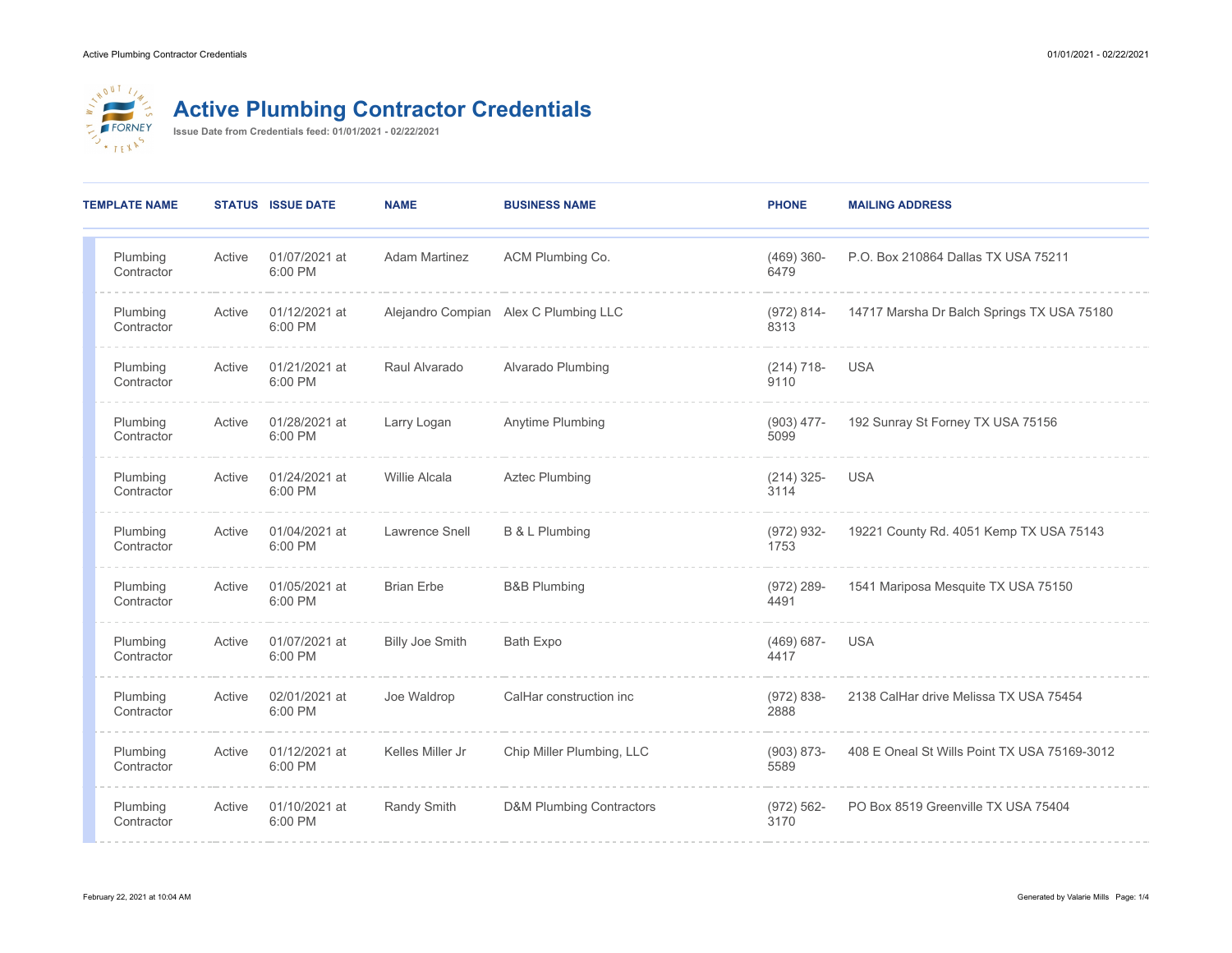| <b>TEMPLATE NAME</b>   |        | <b>STATUS ISSUE DATE</b> | <b>NAME</b>                       | <b>BUSINESS NAME</b>                                   | <b>PHONE</b>          | <b>MAILING ADDRESS</b>                                         |
|------------------------|--------|--------------------------|-----------------------------------|--------------------------------------------------------|-----------------------|----------------------------------------------------------------|
| Plumbing<br>Contractor | Active | 02/03/2021 at<br>6:00 PM | Daniel Rodriguez                  | Daniel's Plumbing and Repair                           | $(817)$ 455-<br>8383  | <b>USA</b>                                                     |
| Plumbing<br>Contractor | Active | 01/07/2021 at<br>6:00 PM | Enrique Gonzalez                  | <b>EG Plumbing Services LLC</b>                        | $(214) 870-$<br>8258  | 1431 Clearbrook St Lancaster TX USA 75134                      |
| Plumbing<br>Contractor | Active | 01/21/2021 at<br>6:00 PM | Joe Durrett                       | <b>Enterprise Plumbing</b>                             | $(972)$ 231-<br>2860  | 900 Alpha Dr Ste 430 Richardson TX USA 75081                   |
| Plumbing<br>Contractor | Active | 01/11/2021 at<br>6:00 PM | Jason Lance                       | <b>Fixxer Company</b>                                  | $(214) 534-$<br>1468  | <b>USA</b>                                                     |
| Plumbing<br>Contractor | Active | 01/04/2021 at<br>6:00 PM | Steven Huber                      | <b>HCE Plumbing Contractors, LLC</b>                   | $(469)$ 338-<br>9638  | PO Box 551793 Dallas TX USA 75355                              |
| Plumbing<br>Contractor | Active | 01/07/2021 at<br>6:00 PM | Oscar Sherman                     | Hole in One Plumbing LLC                               | $(972)$ 429-<br>2223  | <b>USA</b>                                                     |
| Plumbing<br>Contractor | Active | 02/11/2021 at<br>6:00 PM | <b>CHRISTOPHER</b><br><b>HOOD</b> | <b>IFM Restoration</b>                                 | $(817)$ 903-<br>3136  | STE 900 14901 QUORUM DR, STE 900 Dallas TX<br><b>USA 75254</b> |
| Plumbing<br>Contractor | Active | 02/03/2021 at<br>6:00 PM |                                   | William A. Johnson Johnson Plumbing Company            | $(214)$ 337-<br>0856  | 5615 Margewood Dr. Dallas TX USA 75236                         |
| Plumbing<br>Contractor | Active | 01/04/2021 at<br>6:00 PM | Nathan Stroder                    | Ken-Man Plumbing                                       | $(817)$ 453-<br>8032  | <b>USA</b>                                                     |
| Plumbing<br>Contractor | Active | 01/05/2021 at<br>6:00 PM | <b>Michael Kretz</b>              | Kretz Plumbing                                         | $(214) 663 -$<br>7808 | Forney TX USA                                                  |
| Plumbing<br>Contractor | Active | 01/13/2021 at<br>6:00 PM | Eugene C. Hahr                    | L & S Plumbing Partnership LTD dba L & S<br>Mechanical | $(972) 331 -$<br>6850 | Suite #190 1101 E. Arapaho Rd. Forney TX USA<br>75081          |
| Plumbing<br>Contractor | Active | 02/03/2021 at<br>6:00 PM | Jerry Meador                      | <b>Meador Plumbing</b>                                 | $(469) 595 -$<br>3510 | 18122 CR 333A Terrell TX USA 75161                             |
| Plumbing<br>Contractor | Active | 01/12/2021 at<br>6:00 PM | <b>Terry Parnell</b>              | <b>Parnell Plumbing</b>                                | $(972) 552 -$<br>9872 | PO Box 1998 Forney TX USA 75126                                |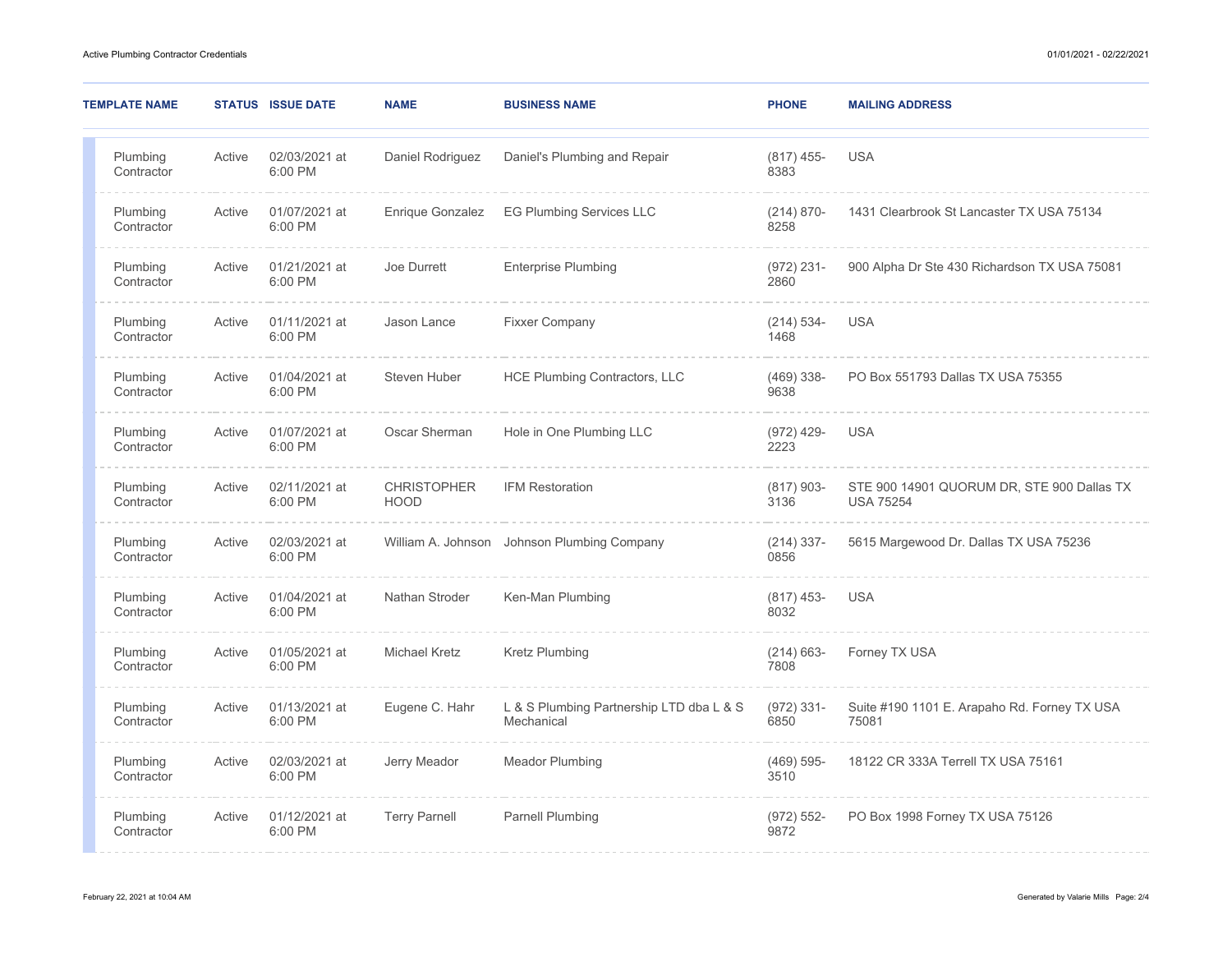| <b>TEMPLATE NAME</b>   |        | <b>STATUS ISSUE DATE</b> | <b>NAME</b>           | <b>BUSINESS NAME</b>                 | <b>PHONE</b>          | <b>MAILING ADDRESS</b>                  |
|------------------------|--------|--------------------------|-----------------------|--------------------------------------|-----------------------|-----------------------------------------|
| Plumbing<br>Contractor | Active | 01/26/2021 at<br>6:00 PM | Michael Warren        | Pennco                               | $(972) 571 -$<br>2910 | 145 Comanche Quitman TX USA 75783       |
| Plumbing<br>Contractor | Active | 01/19/2021 at<br>6:00 PM | James Schultz         | <b>Planet Earth Plumbing Company</b> | $(972)$ 464-<br>7714  | 7526 CR 272 Terrell TX USA 75160        |
| Plumbing<br>Contractor | Active | 01/04/2021 at<br>6:00 PM | Peter Quaider         | PlumbSome                            | $(817)$ 422-<br>4713  | 9 Richmond Ct. Mansfield TX USA 76063   |
| Plumbing<br>Contractor | Active | 01/03/2021 at<br>6:00 PM | <b>Randy Craven</b>   | <b>Premier Services</b>              | $(972) 564 -$<br>3896 | PO Box 1739 Forney TX USA 75126         |
| Plumbing<br>Contractor | Active | 01/14/2021 at<br>6:00 PM | <b>Cecil Phillips</b> | R and R Plumbing                     | $(214) 803 -$<br>6245 | <b>USA</b>                              |
| Plumbing<br>Contractor | Active | 02/03/2021 at<br>6:00 PM | Ruben Zapata          | RCM Plumbing, LLC                    | $(972) 375 -$<br>1949 | 813 Rivercrest Blvd. Allen TX USA 75002 |
| Plumbing<br>Contractor | Active | 01/20/2021 at<br>6:00 PM | <b>Robert Trevino</b> | Robbie Rob's Plumbing                | $(214)$ 770-<br>3860  | Forney TX USA                           |
| Plumbing<br>Contractor | Active | 01/07/2021 at<br>6:00 PM | Paul Kalisz           | Roto Rooter Services Co              | $(972) 986 -$<br>1027 | <b>USA</b>                              |
| Plumbing<br>Contractor | Active | 01/04/2021 at<br>6:00 PM | Wendell McHam         | Same Day Water Heater                | $(214)$ 210-<br>3504  | Forney TX USA                           |
| Plumbing<br>Contractor | Active | 01/12/2021 at<br>6:00 PM | Steve Ladd            | SDL Plumbing Inc.                    | $(972)$ 287-<br>2039  | <b>USA</b>                              |
| Plumbing<br>Contractor | Active | 01/28/2021 at<br>6:00 PM | James Hall            | <b>Statewide Remodeling Plumbing</b> | $(214)$ 446-<br>1201  | PO Box 2287 Grapevine TX USA 75261      |
| Plumbing<br>Contractor | Active | 01/04/2021 at<br>6:00 PM | <b>Mitchell Salas</b> | Sunrise Plumbing LLC                 | $(214) 773-$<br>2506  | PO Box 954 Rockwall TX USA 75189        |
| Plumbing<br>Contractor | Active | 02/08/2021 at<br>6:00 PM | Russell Holloway      | Texas General Mechanical, LLC        | $(972) 551 -$<br>7125 | <b>USA</b>                              |